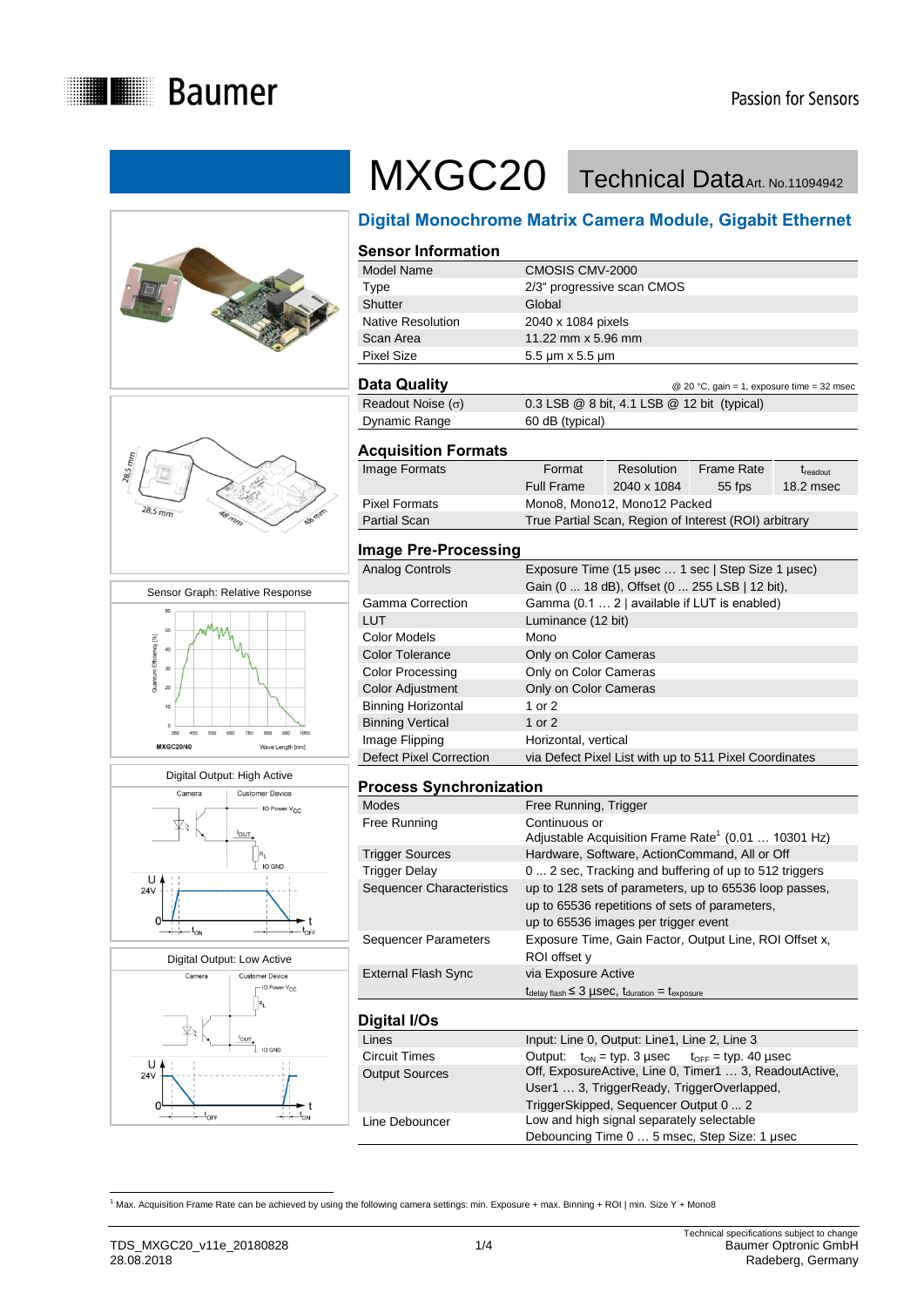

## Passion for Sensors

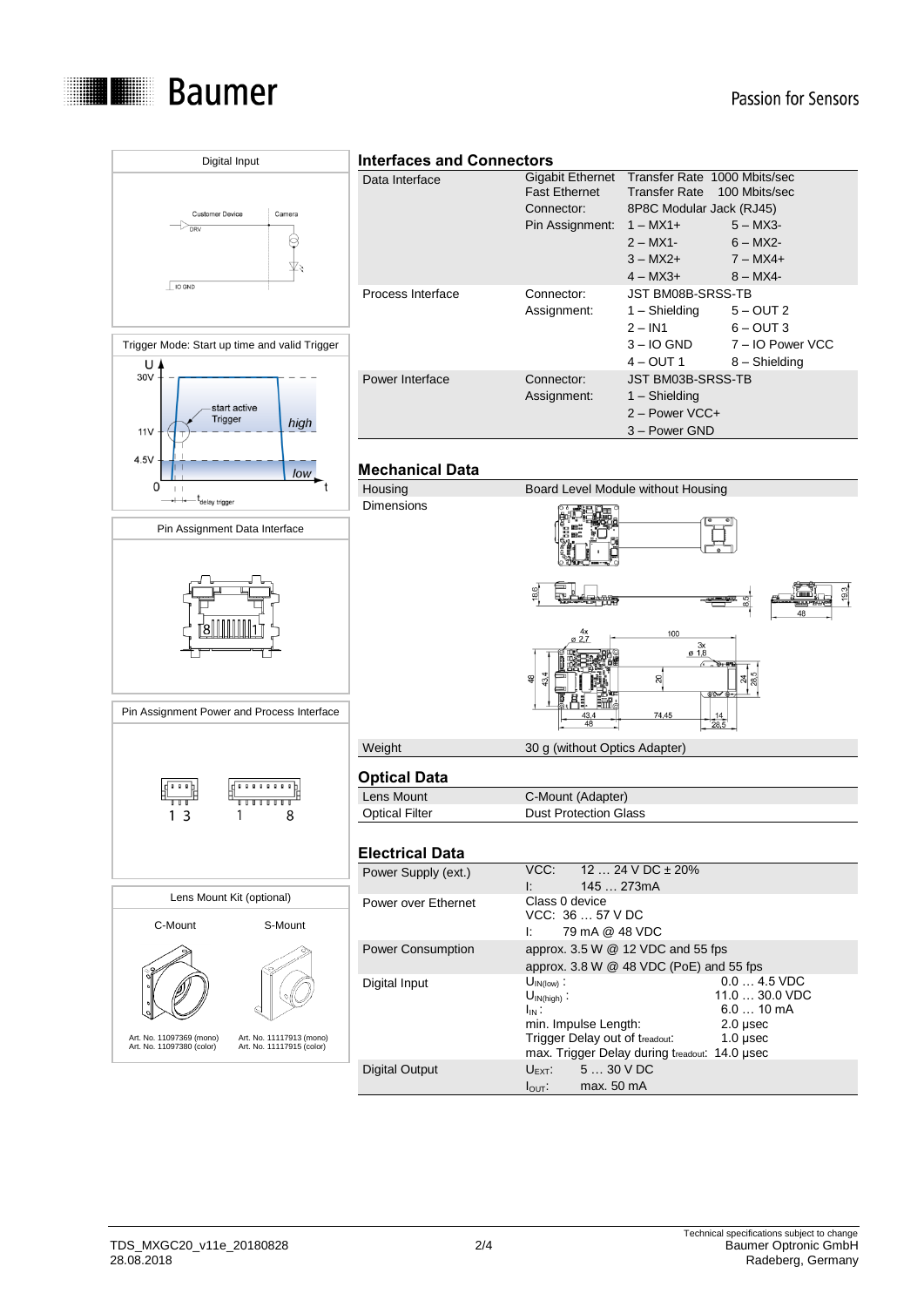

| <b>LED Signalling</b>                                                                | <b>LED Signalling</b>                                                                                                                                             |                                                                                                                                                                                                                                                                                        |                                                                                                                                                                                                    |  |
|--------------------------------------------------------------------------------------|-------------------------------------------------------------------------------------------------------------------------------------------------------------------|----------------------------------------------------------------------------------------------------------------------------------------------------------------------------------------------------------------------------------------------------------------------------------------|----------------------------------------------------------------------------------------------------------------------------------------------------------------------------------------------------|--|
|                                                                                      | LED 1 (right)                                                                                                                                                     | Green                                                                                                                                                                                                                                                                                  | Link active                                                                                                                                                                                        |  |
|                                                                                      |                                                                                                                                                                   | Green flash                                                                                                                                                                                                                                                                            | Receiving                                                                                                                                                                                          |  |
|                                                                                      | $LED 2$ (left)                                                                                                                                                    | Yellow                                                                                                                                                                                                                                                                                 | Transmitting                                                                                                                                                                                       |  |
|                                                                                      |                                                                                                                                                                   |                                                                                                                                                                                                                                                                                        |                                                                                                                                                                                                    |  |
|                                                                                      | <b>Environmental Data</b>                                                                                                                                         |                                                                                                                                                                                                                                                                                        |                                                                                                                                                                                                    |  |
|                                                                                      | <b>Storage Temperature</b>                                                                                                                                        | -10 °C bis +70 °C                                                                                                                                                                                                                                                                      |                                                                                                                                                                                                    |  |
|                                                                                      | <b>Operating Temperature</b>                                                                                                                                      |                                                                                                                                                                                                                                                                                        | Depends on the thermal encapsulation                                                                                                                                                               |  |
|                                                                                      | Device Temperature                                                                                                                                                | $T_{max}$ = 70 °C @ Measurement Point                                                                                                                                                                                                                                                  |                                                                                                                                                                                                    |  |
|                                                                                      | Humidity                                                                                                                                                          | 10 %  90 % non-condensing                                                                                                                                                                                                                                                              |                                                                                                                                                                                                    |  |
| Device Temperature: Measurement Points                                               | Conformity                                                                                                                                                        | RoHs, REACh                                                                                                                                                                                                                                                                            |                                                                                                                                                                                                    |  |
| ŏ<br>$\Rightarrow$                                                                   | <b>Network Interface Data</b>                                                                                                                                     |                                                                                                                                                                                                                                                                                        |                                                                                                                                                                                                    |  |
| 000000                                                                               | Network Interface                                                                                                                                                 | <b>Gigabit Ethernet</b>                                                                                                                                                                                                                                                                | 1000BASE-T 1000 Mbits/sec                                                                                                                                                                          |  |
| ■ ■<br>$\blacksquare$<br>$\circ$<br>$\Box$                                           |                                                                                                                                                                   | <b>Fast Ethernet</b>                                                                                                                                                                                                                                                                   | 100 BASE-T<br>100 Mbits/sec                                                                                                                                                                        |  |
| $\Box$ $\equiv$<br>00<br>um o<br>$\mathbb{Q}$ u $\_$ =                               | Ethernet IP Configuration                                                                                                                                         | Persistent IP, DHCP, LLA                                                                                                                                                                                                                                                               |                                                                                                                                                                                                    |  |
|                                                                                      | <b>Packet Size</b>                                                                                                                                                |                                                                                                                                                                                                                                                                                        | 576  16 KByte, Jumbo Frames supported                                                                                                                                                              |  |
| <b><i>Political</i></b><br><b>HELE</b><br>$\frac{1}{\sqrt{2}}$<br>∩<br>$00000 = -00$ | GigE Vision <sup>®</sup> Features (in compliance with GigE Vision <sup>®</sup> 1.2)<br>PrimaryApplicationStitch, GigEVisionError,<br>Events                       |                                                                                                                                                                                                                                                                                        |                                                                                                                                                                                                    |  |
| <b>Flexprint Cable</b>                                                               | Transmission via Asynchronous<br>GigEVisionHeartbeatTimeOut, EventLost, EventDiscarded,<br>Message Channel<br>Line0RisingEdge, Line0FallingEdge, Line1RisingEdge, |                                                                                                                                                                                                                                                                                        |                                                                                                                                                                                                    |  |
| $min$ <sub>R3</sub>                                                                  |                                                                                                                                                                   |                                                                                                                                                                                                                                                                                        | Line1FallingEdge, Line2RisingEdge, Line2FallingEdge,<br>Line3RisingEdge, Line3FallingEdge, ExposureStart,<br>ExposureEnd, FrameStart, FrameEnd, TriggerReady,<br>TriggerOverlapped, TriggerSkipped |  |
|                                                                                      | <b>Frame Counter</b>                                                                                                                                              | up to $2^{32}$                                                                                                                                                                                                                                                                         |                                                                                                                                                                                                    |  |
|                                                                                      | <b>Payload Size</b>                                                                                                                                               | 4  4.431.664Byte                                                                                                                                                                                                                                                                       |                                                                                                                                                                                                    |  |
|                                                                                      | <b>Transmission Delay</b>                                                                                                                                         | $0 2^{32}$ -1 Ticks (1 Tick = 1 nsec)                                                                                                                                                                                                                                                  |                                                                                                                                                                                                    |  |
|                                                                                      | Timestamp                                                                                                                                                         | 64 bit                                                                                                                                                                                                                                                                                 |                                                                                                                                                                                                    |  |
| Length from A to $B = 94$ mm                                                         | Packet Delay                                                                                                                                                      | $0 2^{32}$ -1 Ticks                                                                                                                                                                                                                                                                    |                                                                                                                                                                                                    |  |
|                                                                                      | <b>Packet Resend</b>                                                                                                                                              | <b>Resend Buffer:</b>                                                                                                                                                                                                                                                                  | 120 MB (15 Images)                                                                                                                                                                                 |  |
| Conformity                                                                           |                                                                                                                                                                   |                                                                                                                                                                                                                                                                                        |                                                                                                                                                                                                    |  |
|                                                                                      | GenICam™ Features                                                                                                                                                 | (in compliance with SFNC 1.5.1)                                                                                                                                                                                                                                                        |                                                                                                                                                                                                    |  |
| <b>GENKİ&gt;CAM</b><br><b>RoHS</b><br><b>REACh</b>                                   | Timer                                                                                                                                                             | Timer Selector: Timer 1  3<br>TimerTriggerSource:<br>Line0, SoftwareTrigger, CommandTrigger,<br>ExposureStart, ExposureEnd, FrameStart, FrameEnd,<br>TriggerSkipped, Off<br>TimerDelay:<br>0 µsec $\dots$ 2 sec, Step Size: 1 µsec<br>TimerDuration: 10 µsec  2 sec, Step Size: 1 µsec |                                                                                                                                                                                                    |  |
| compliant                                                                            | <b>User Sets</b>                                                                                                                                                  | <b>Factory Settings:</b><br>Freely Programmable:<br>Parameters:                                                                                                                                                                                                                        | UserSet0 (read only)<br>UserSet1, UserSet2, UserSet3<br>any user definable Parameter                                                                                                               |  |

# **Vendor Specific Features**

Acquisition Abort Delay up to 37 msec

FPN Correction

HDR